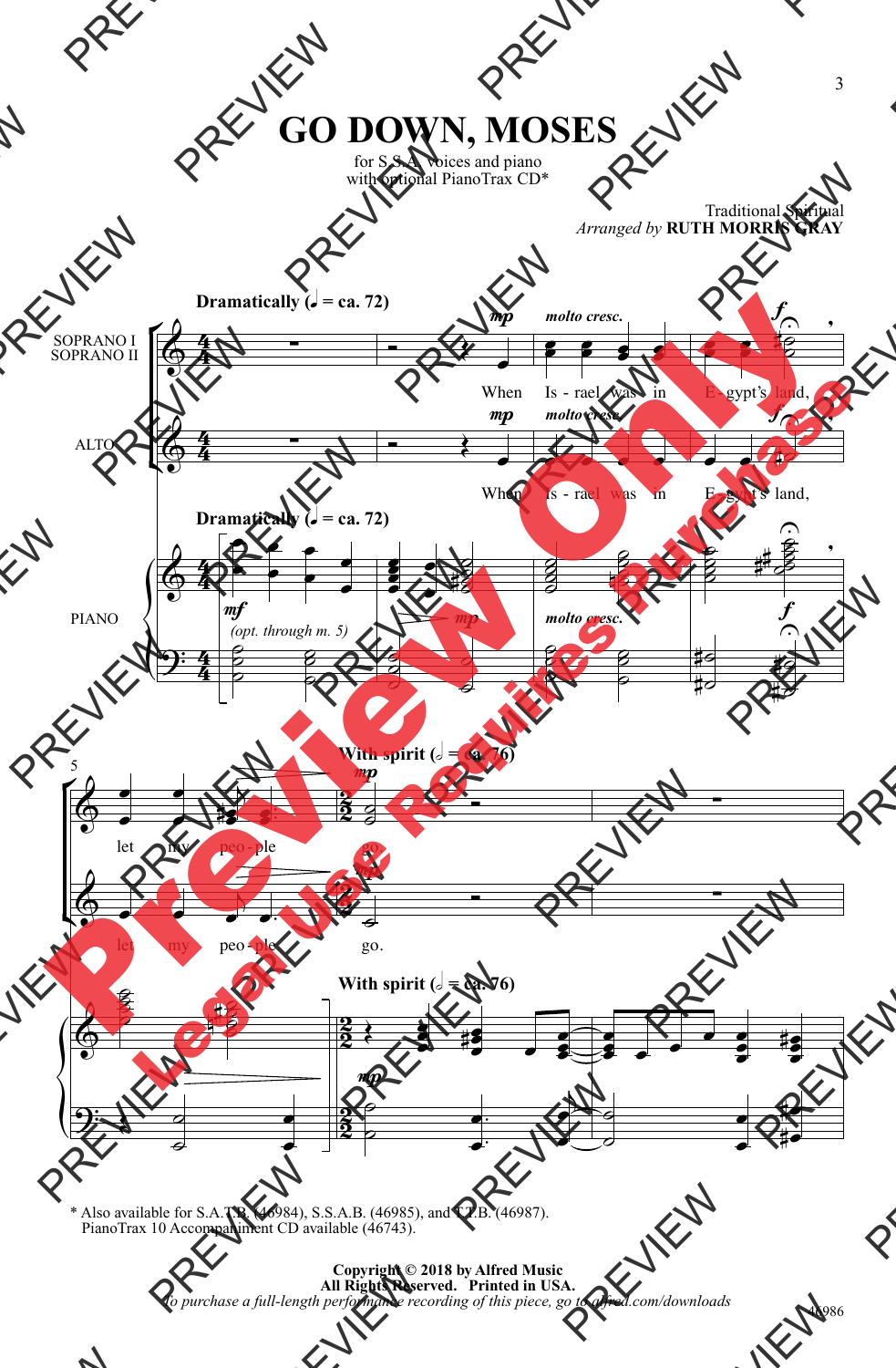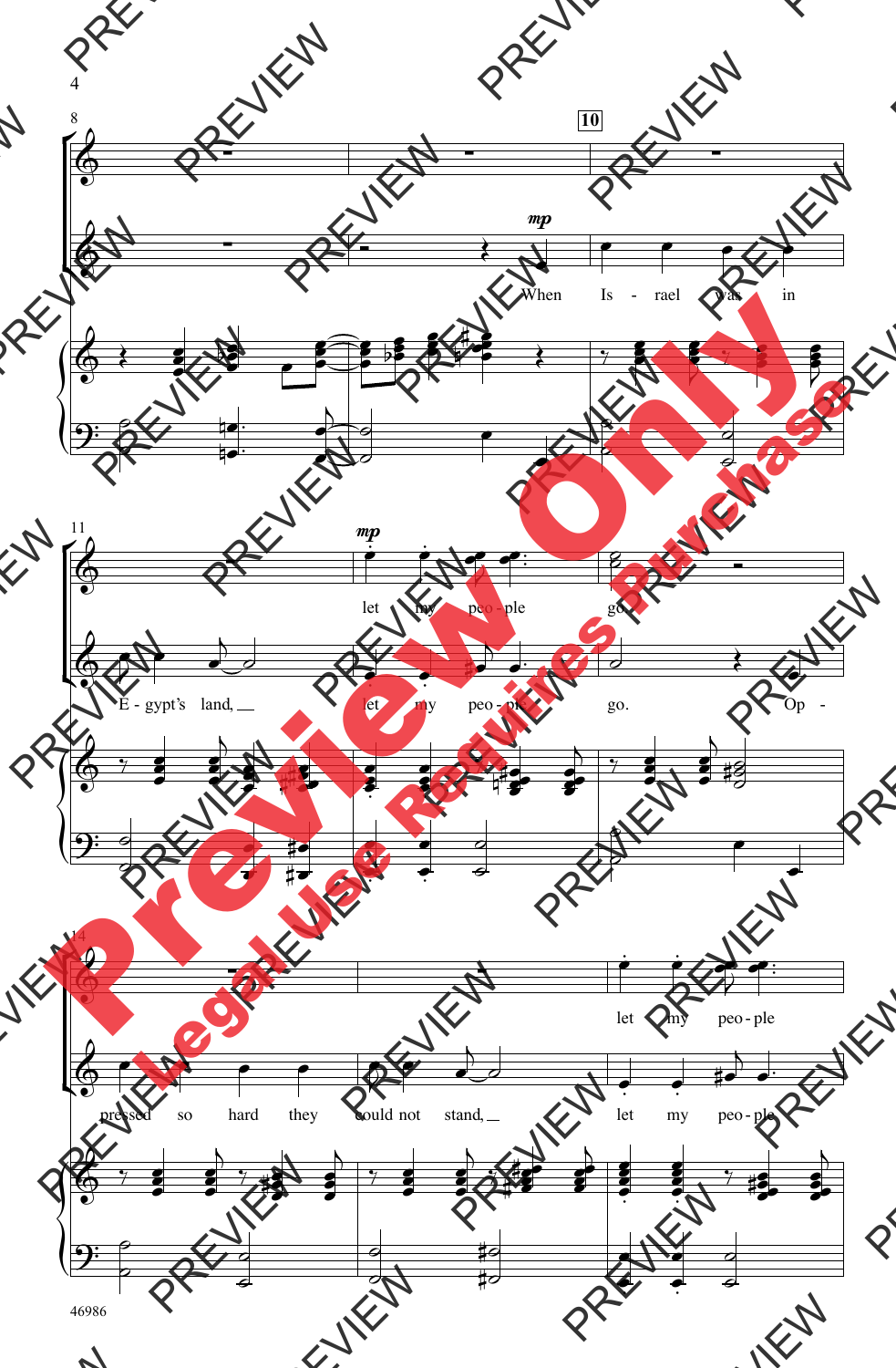

46986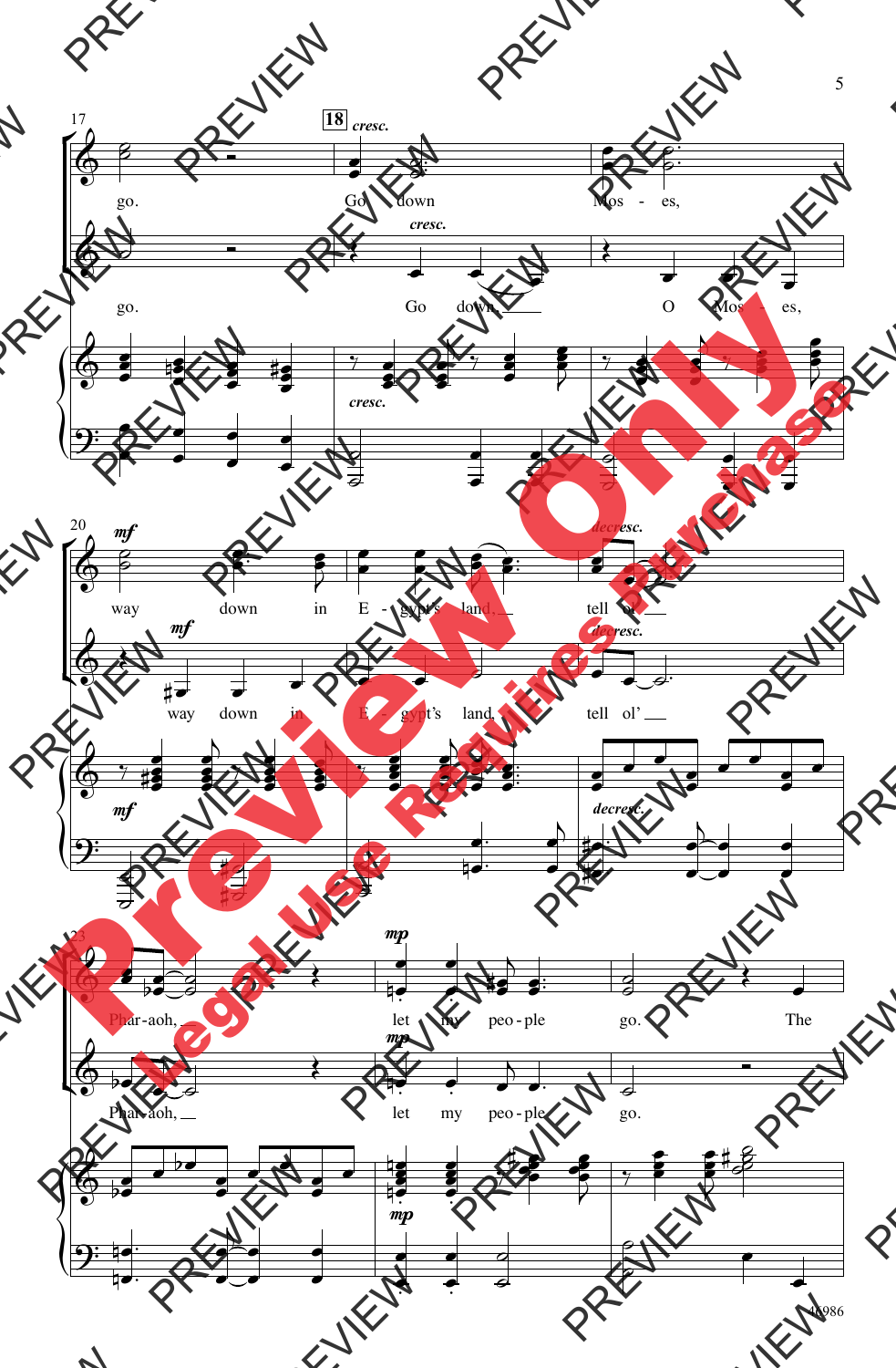

46986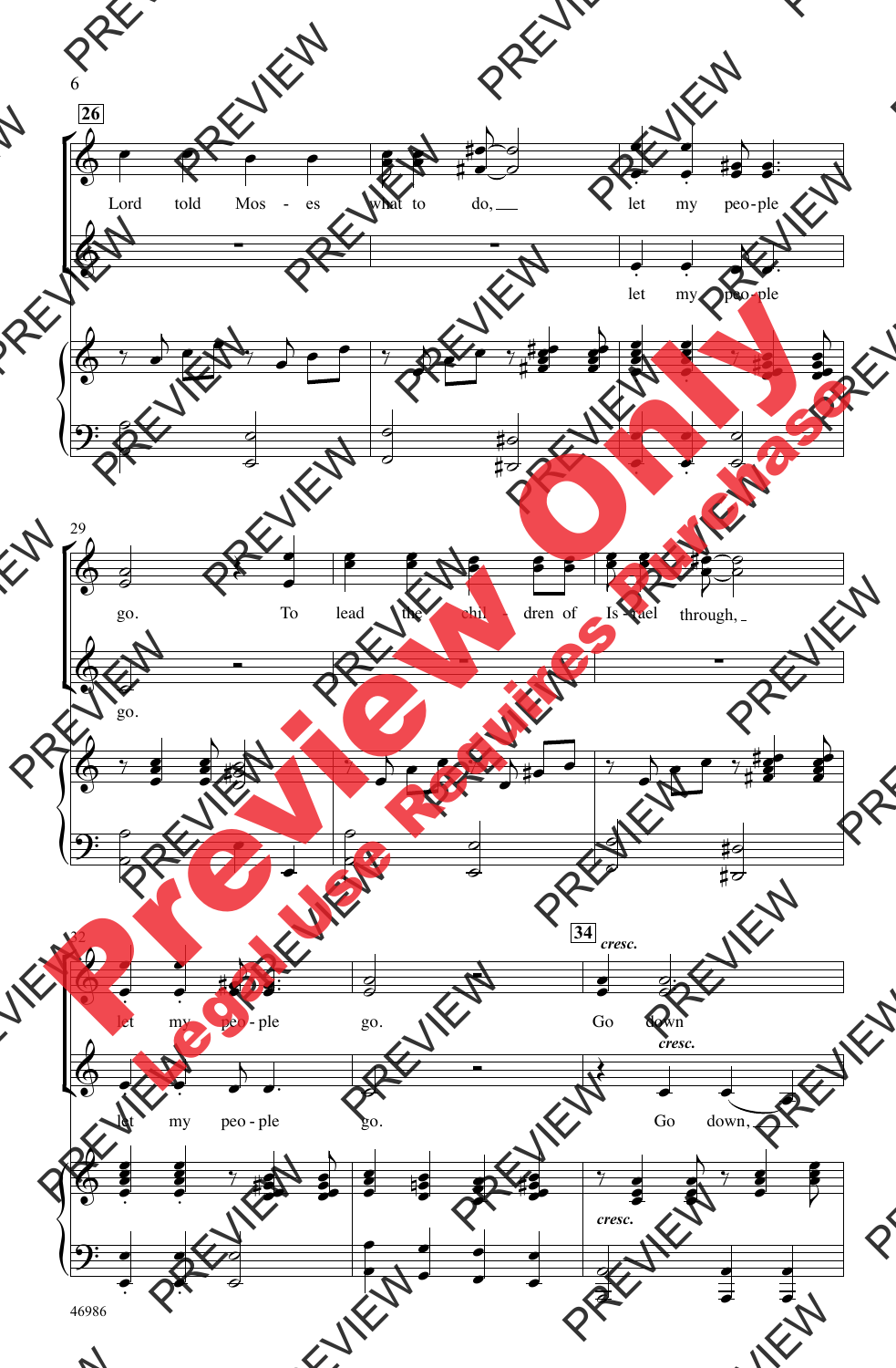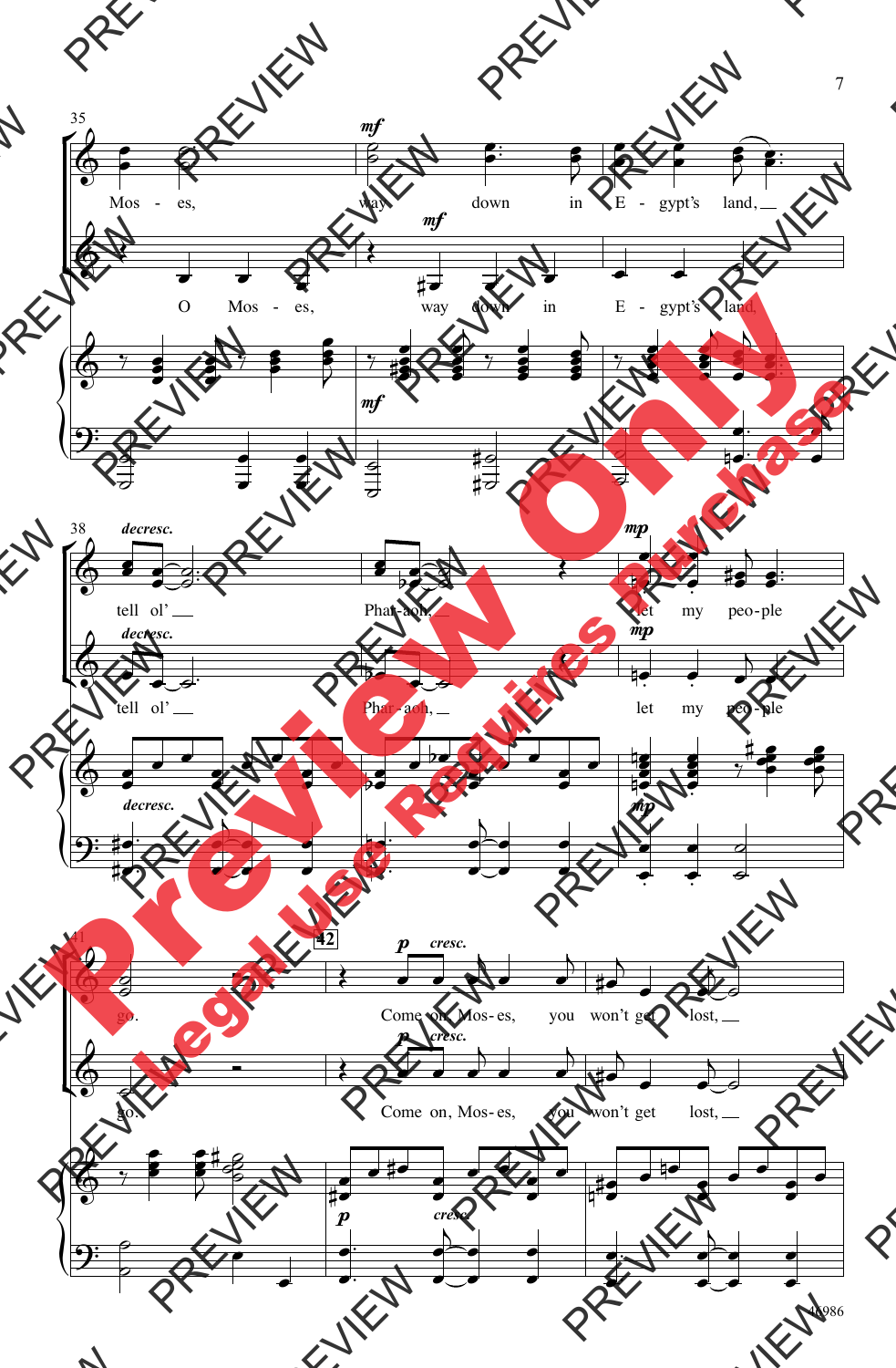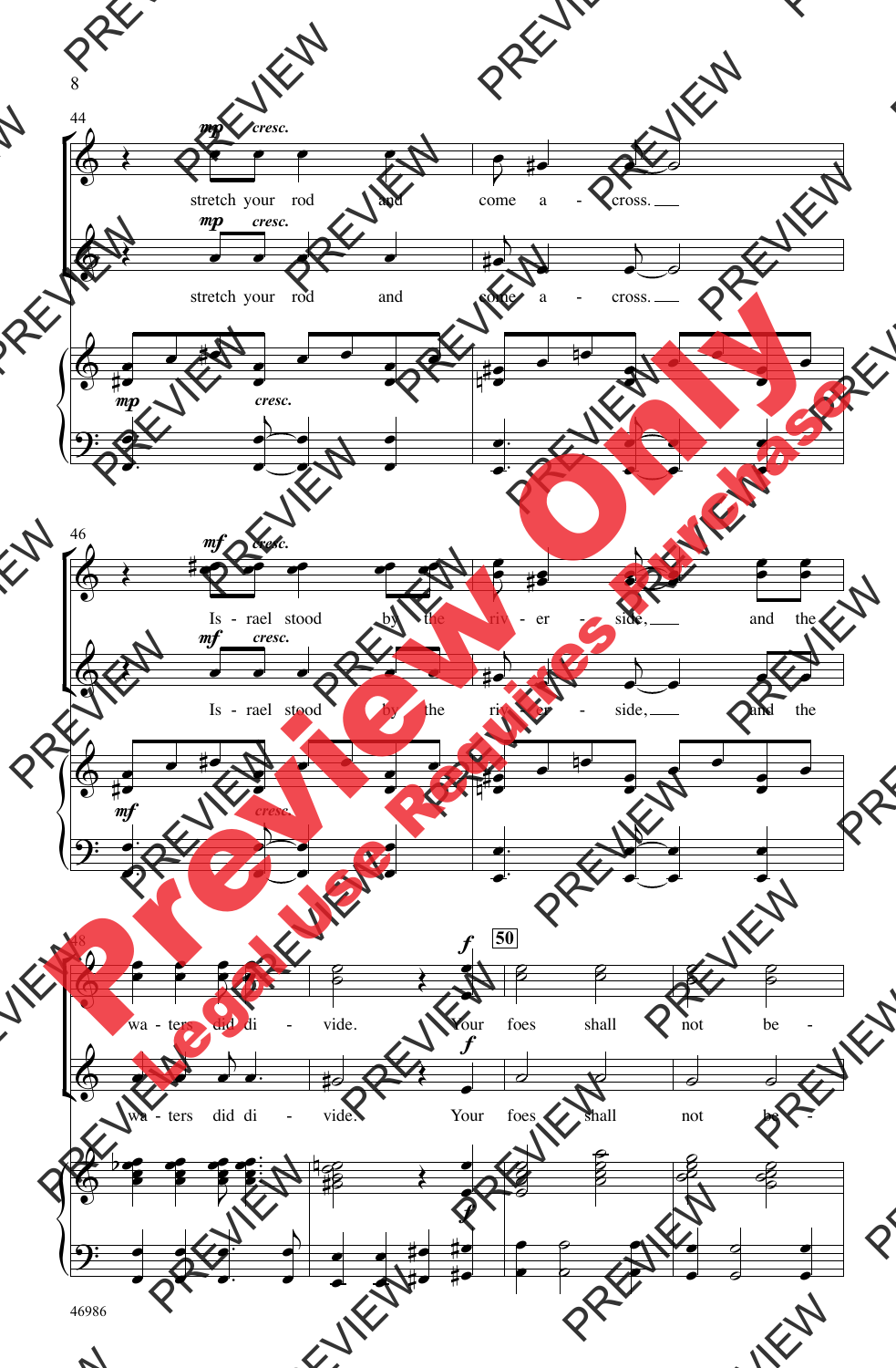